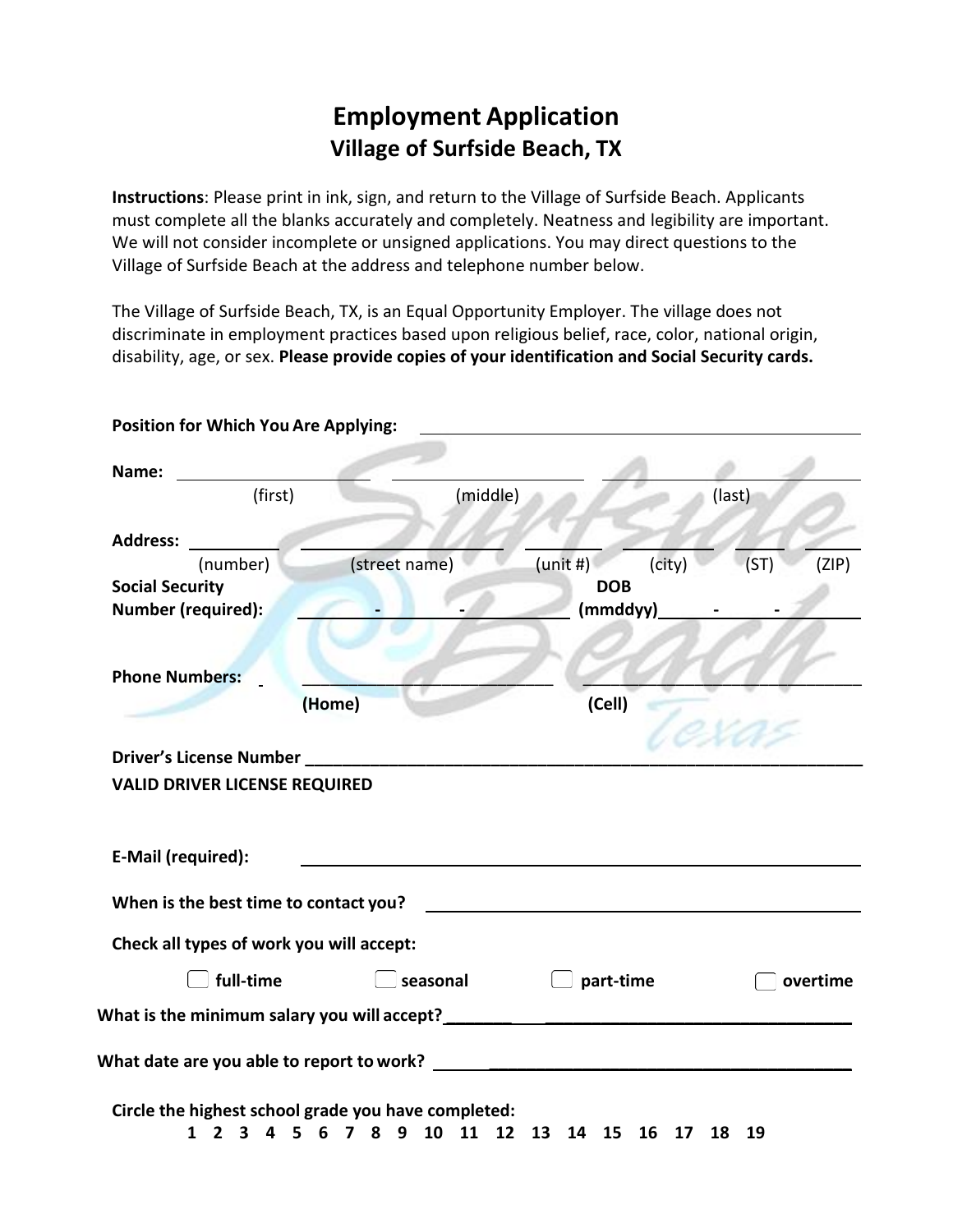**EDUCATION**: We may request copies of your diplomas and/or transcripts.

| <b>Name and Location of High</b><br>School, College, University,<br>and/or Technical Schools You<br><b>Have Attended</b> |      | Did you<br>graduate? | Major / Minor | <b>Degree or Certificate</b><br><b>Earned</b> |
|--------------------------------------------------------------------------------------------------------------------------|------|----------------------|---------------|-----------------------------------------------|
|                                                                                                                          | lYes | No                   |               |                                               |
|                                                                                                                          |      |                      |               |                                               |
|                                                                                                                          | Yes  | No                   |               |                                               |
|                                                                                                                          | Yes  | No                   |               |                                               |
|                                                                                                                          | Yes  | No                   |               |                                               |
|                                                                                                                          | Yes  | <b>No</b>            |               |                                               |

### **JOB HISTORY**

Start with your present or most recent job. List all employment for the past ten (10) years. Include military service. Use additional sheets if necessary. You may not submit a résumé in place of employment history, but you may attach your résumé as a supplement to your application. Explain any gaps in employment in the "comments" section at the top of Page 5.

| Employer                           |                        | Dates of Employment     | Title                                                                         |
|------------------------------------|------------------------|-------------------------|-------------------------------------------------------------------------------|
| Supervisor's Name, Title           | From (mo./yr.)         | To $(mo./yr.)$          | <b>Reason for Leaving</b>                                                     |
| <b>Telephone Number</b>            | <b>Starting Salary</b> | Final/Current<br>Salary | full-time<br>part-time<br>temporary<br>Number of employees you<br>supervised: |
| Briefly outline your major duties: |                        |                         |                                                                               |
|                                    |                        |                         |                                                                               |
|                                    |                        |                         |                                                                               |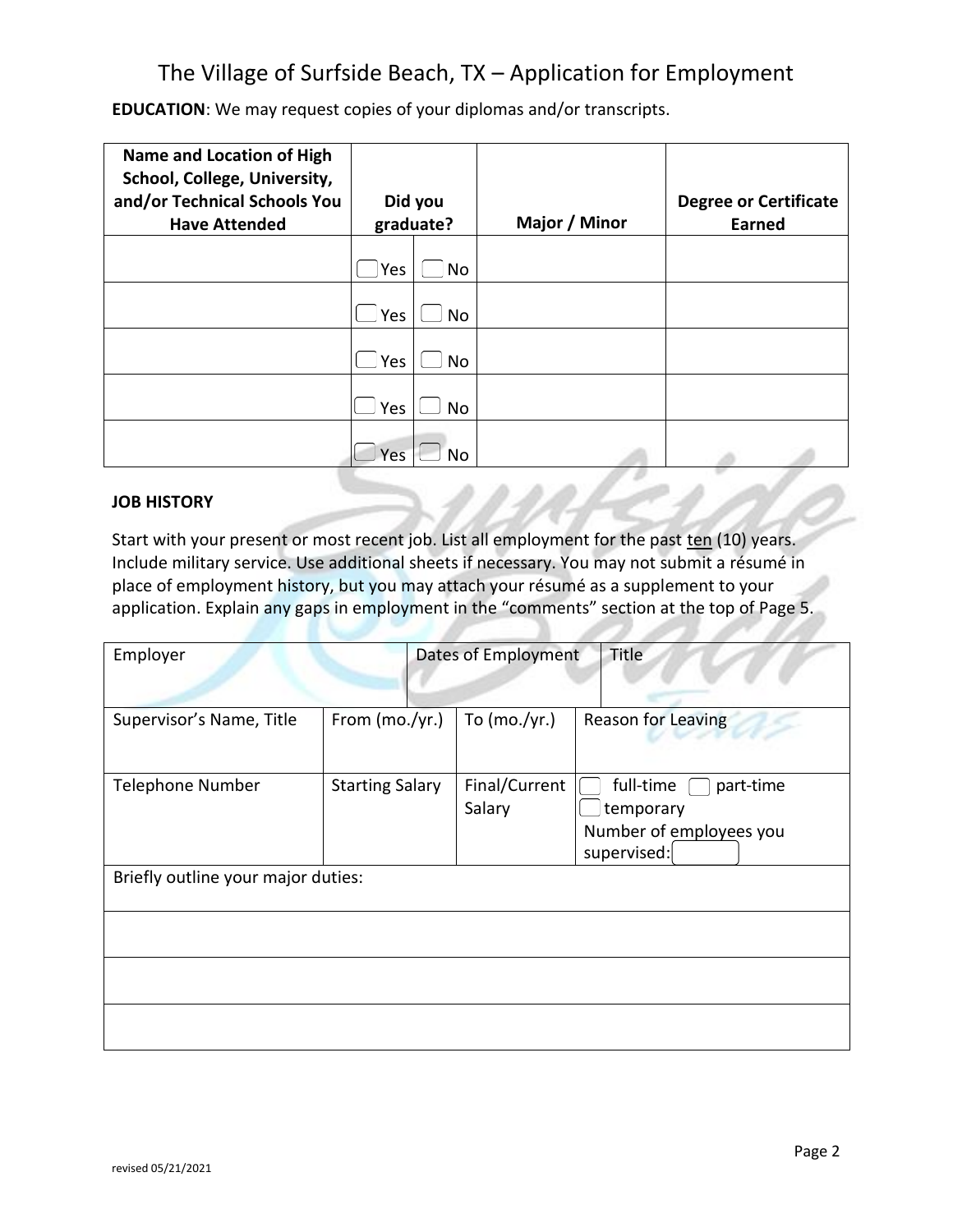| Employer                           |                        | Dates of Employment |  | Title                                                                         |  |
|------------------------------------|------------------------|---------------------|--|-------------------------------------------------------------------------------|--|
| Supervisor's Name, Title           | From (mo./yr.)         | To $(mo./yr.)$      |  | Reason for Leaving                                                            |  |
| <b>Telephone Number</b>            | <b>Starting Salary</b> | <b>Final Salary</b> |  | full-time<br>part-time<br>temporary<br>Number of employees you<br>supervised: |  |
| Briefly outline your major duties: |                        |                     |  |                                                                               |  |
|                                    |                        |                     |  |                                                                               |  |
|                                    |                        |                     |  |                                                                               |  |
|                                    |                        |                     |  |                                                                               |  |

| Employer                           |                        | Dates of Employment |                     | Title                                                                         |
|------------------------------------|------------------------|---------------------|---------------------|-------------------------------------------------------------------------------|
| Supervisor's Name, Title           | From (mo./yr.)         |                     | To $(mo./yr.)$      | <b>Reason for Leaving</b>                                                     |
| <b>Telephone Number</b>            | <b>Starting Salary</b> |                     | <b>Final Salary</b> | full-time<br>part-time<br>temporary<br>Number of employees you<br>supervised: |
| Briefly outline your major duties: |                        |                     |                     |                                                                               |
|                                    |                        |                     |                     |                                                                               |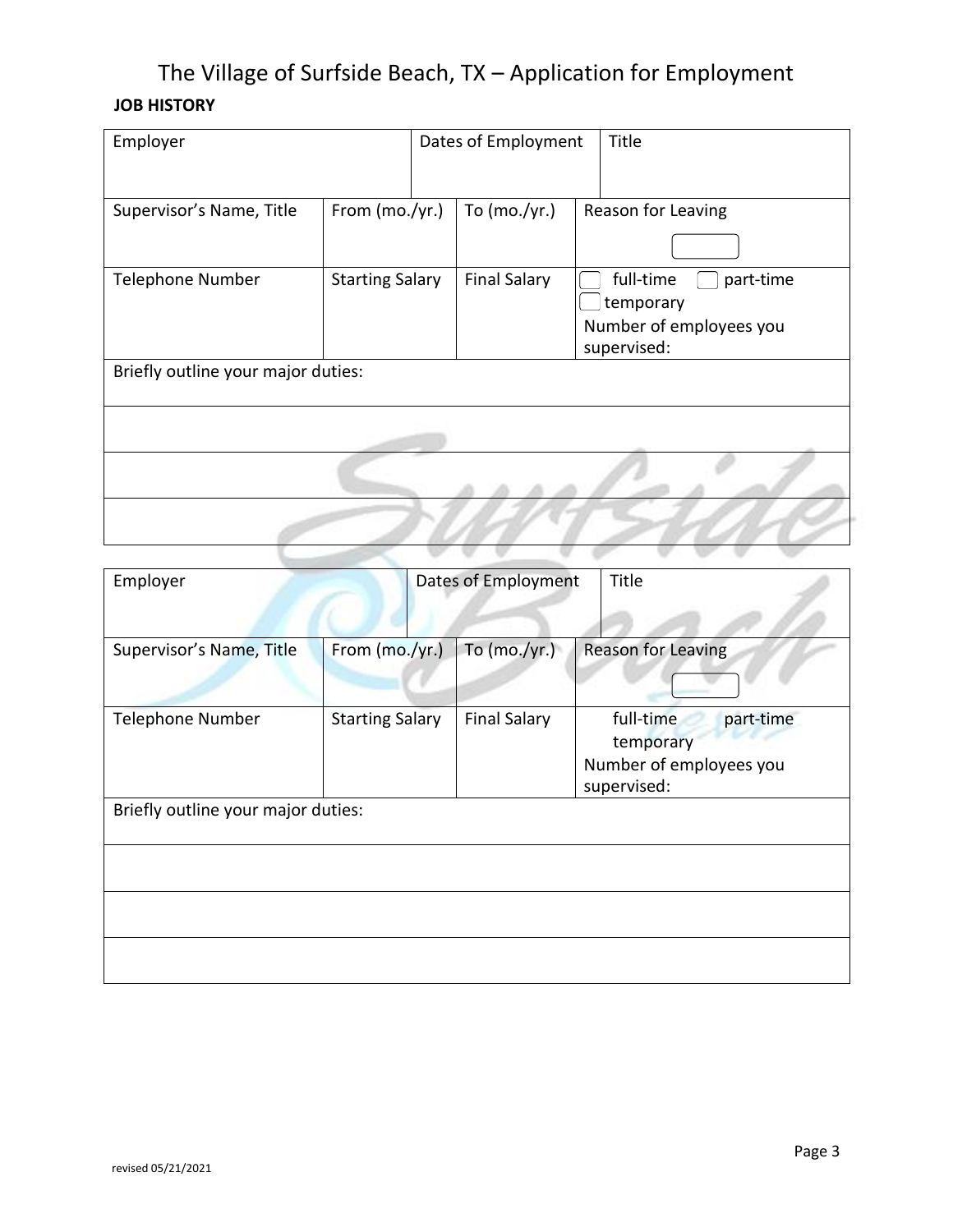| Employer                           |                        |  | Dates of Employment |  | Title                                                                         |  |
|------------------------------------|------------------------|--|---------------------|--|-------------------------------------------------------------------------------|--|
| Supervisor's Name, Title           | From (mo./yr.)         |  | To $(mo./yr.)$      |  | Reason for Leaving                                                            |  |
| <b>Telephone Number</b>            | <b>Starting Salary</b> |  | <b>Final Salary</b> |  | full-time<br>part-time<br>temporary<br>Number of employees you<br>supervised: |  |
| Briefly outline your major duties: |                        |  |                     |  |                                                                               |  |
|                                    |                        |  |                     |  |                                                                               |  |
|                                    |                        |  |                     |  |                                                                               |  |

| Employer                           |                        | Dates of Employment |                     | Title                                                                         |
|------------------------------------|------------------------|---------------------|---------------------|-------------------------------------------------------------------------------|
| Supervisor's Name, Title           | From (mo./yr.)         |                     | To $(mo./yr.)$      | Reason for Leaving                                                            |
| Telephone Number                   | <b>Starting Salary</b> |                     | <b>Final Salary</b> | full-time<br>part-time<br>temporary<br>Number of employees you<br>supervised: |
| Briefly outline your major duties: |                        |                     |                     |                                                                               |
|                                    |                        |                     |                     |                                                                               |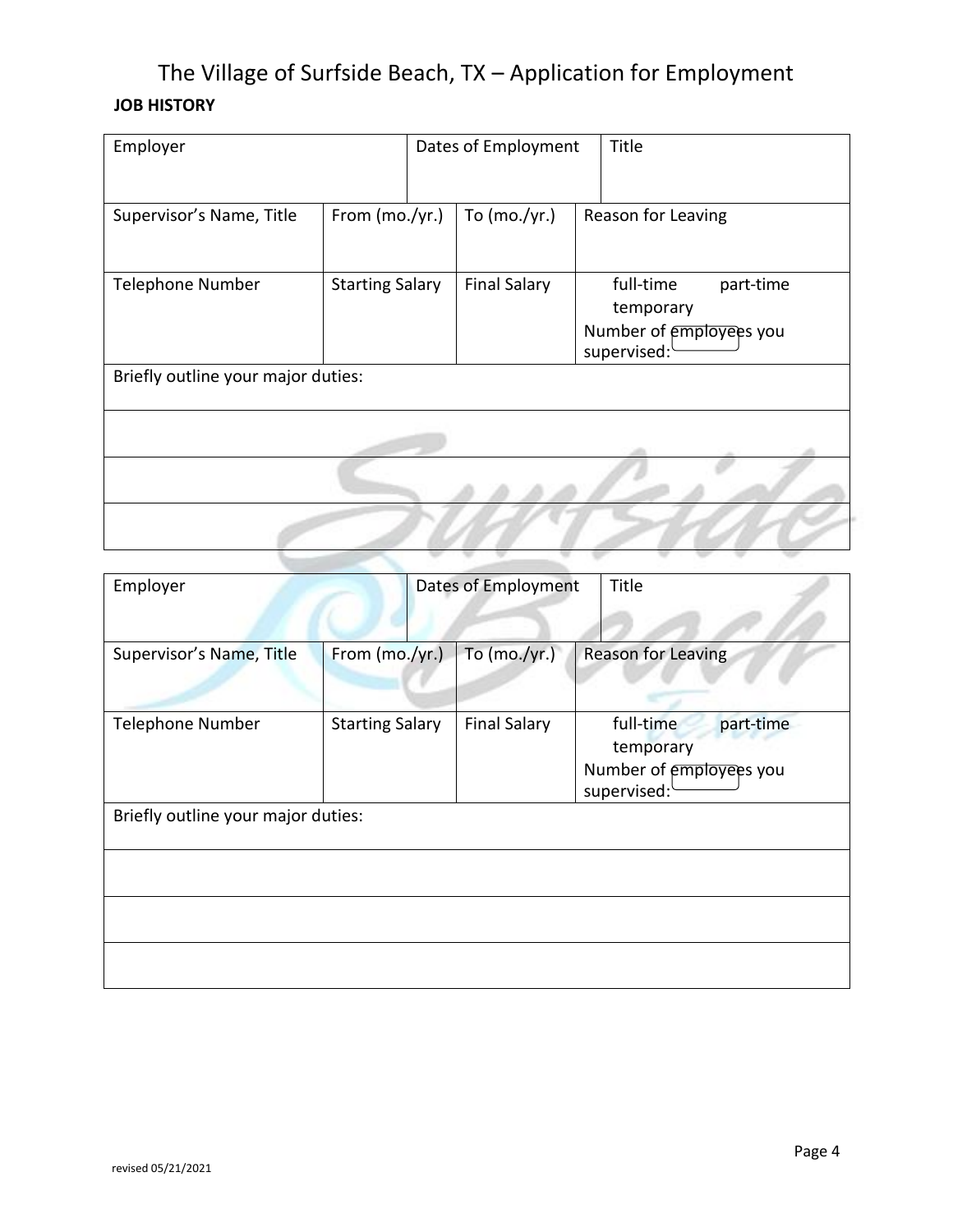**COMMENTS:** Include an explanation of any gaps in employment.

List qualifications and skills you possess that are required for the position we described in the job announcement. Indicate any training you had that is directly related to the job. List any additional skills that may enhance your ability to perform the job (such as computer knowledge, foreign language skills, etc.)

Failure to truthfully answer the questions below may result in immediate termination. Answers of "yes" to Questions 3-10 will not necessarily disqualify you from employment, but a false statement or omission of information will. We shall consider your case in relationship to the requirements of the job for which you are applying. Please use the "comments" section for all explanations.

|    |                                                                                                | <b>YES</b> | NO. |
|----|------------------------------------------------------------------------------------------------|------------|-----|
| 1. | Do you have a legal right to reside and work in the United States?                             |            |     |
|    | We will require proof of citizenship or work authorization for employment.                     |            |     |
|    |                                                                                                |            |     |
| 2. | Are you at least 18 years of age?                                                              |            |     |
|    |                                                                                                |            |     |
| 3. | May the village contact your present employer regarding your job-related employment            |            |     |
|    | records?                                                                                       |            |     |
|    |                                                                                                |            |     |
| 4. | Will you work more than 40 hours in a week if required?                                        |            |     |
|    |                                                                                                |            |     |
| 5. | Have you been terminated and/or allowed to resign in lieu of termination?                      |            |     |
|    |                                                                                                |            |     |
| 6. | Do you have charges pending, or have you admitted guilt or been found guilty including         |            |     |
|    | deferred adjudication of committing a felony or a Class A or B misdemeanor? (Include           |            |     |
|    | offenses for which you were granted probation. Exclude minor traffic violations but include    |            |     |
|    | DWI/DUI). If your answer is "yes", explain and give the date(s) and nature of the offense, the |            |     |
|    | name of the court, and the disposition(s) of the case(s).                                      |            |     |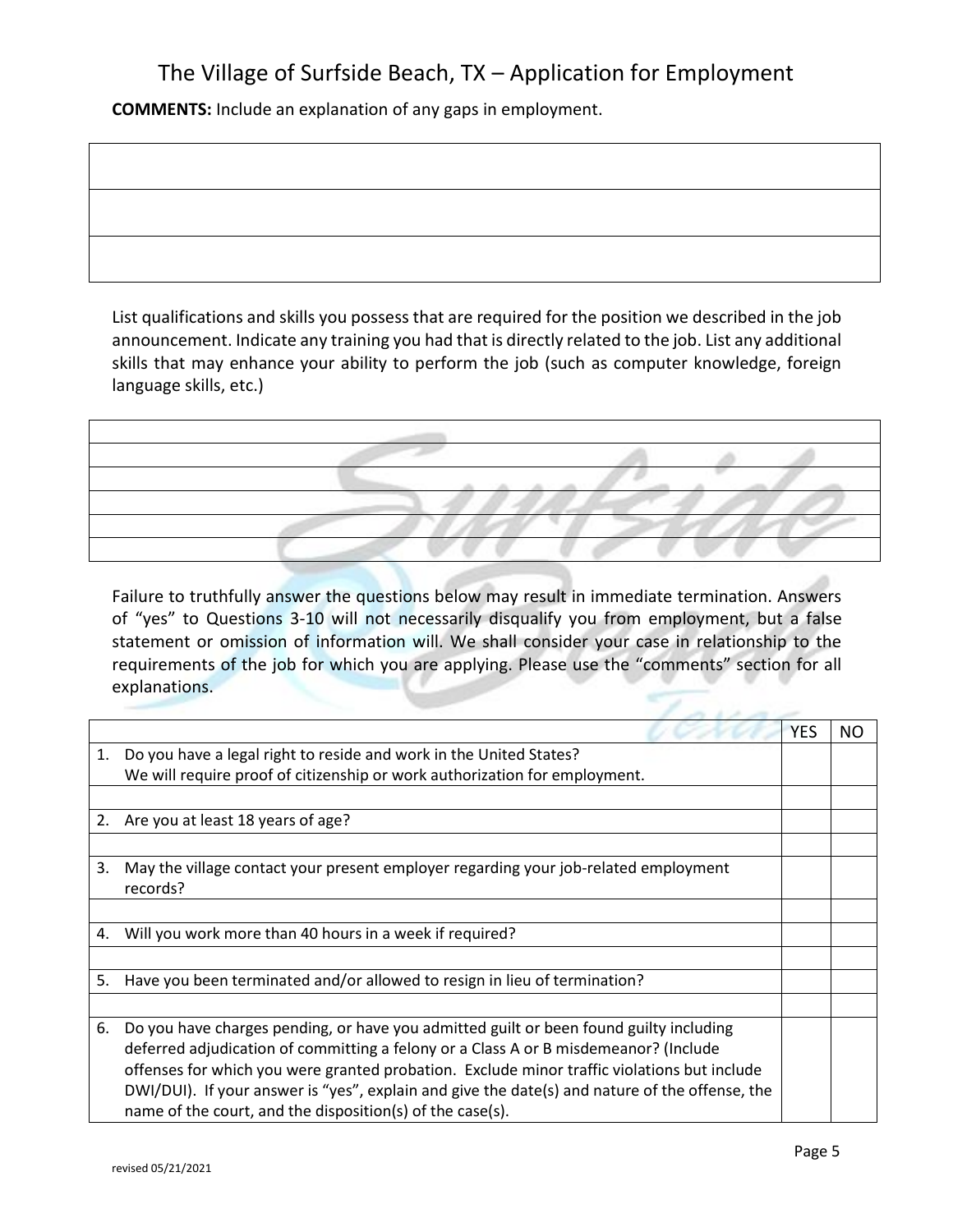|                                                                                                                                                                                            | YES | ΝC |
|--------------------------------------------------------------------------------------------------------------------------------------------------------------------------------------------|-----|----|
| 7. At the time of making this application, are you under felony indictment or charged with a<br>misdemeanor or criminal violation? If you answer is "yes", please describe the charges(s). |     |    |
|                                                                                                                                                                                            |     |    |
| 8.<br>Has your driver's license ever been suspended or revoked?                                                                                                                            |     |    |
|                                                                                                                                                                                            |     |    |
| Have you ever worked for the Village of Surfside Beach?<br>9.                                                                                                                              |     |    |
|                                                                                                                                                                                            |     |    |
| 10. Do you have any relatives, by blood or by marriage, who work for or are holding office in the<br>Village of Surfside Beach?                                                            |     |    |
|                                                                                                                                                                                            |     |    |

### **COMMENTS:**



#### **REFERENCES**

List names and phone numbers of three work references who are NOT related to you and who are NOT previous supervisors. If not applicable, list three school or personal references who are not related to you.

| Name | <b>Telephone Number</b> | How Acquainted | Years Known |
|------|-------------------------|----------------|-------------|
|      |                         |                |             |
| Name | <b>Telephone Number</b> | How Acquainted | Years Known |
| Name | <b>Telephone Number</b> | How Acquainted | Years Known |